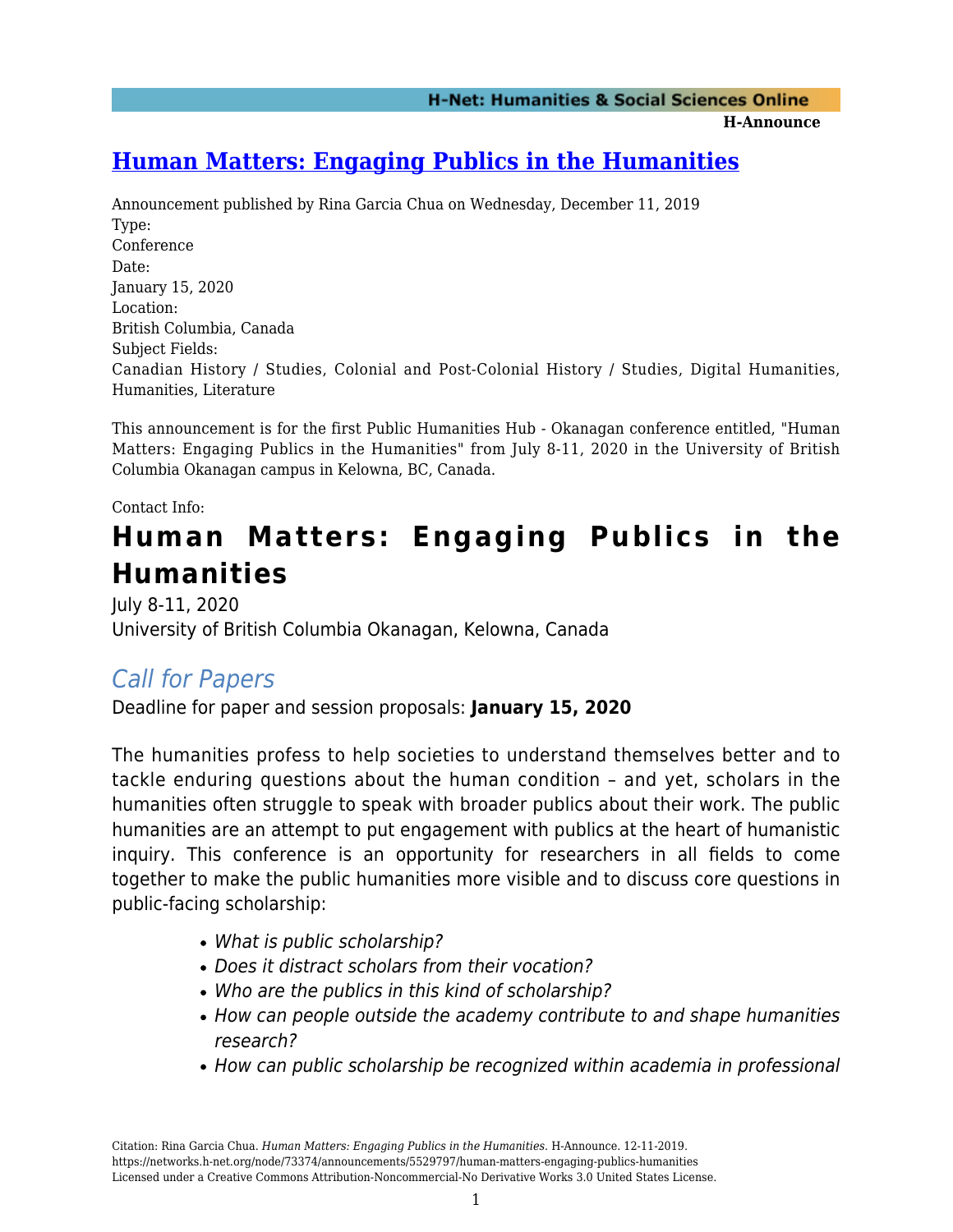#### **H-Net: Humanities & Social Sciences Online H-Announce**

evaluation and promotion? • How can public scholarship benefit the public most effectively?

The conference will launch the [Public Humanities Hub Okanagan,](https://public-humanities.ok.ubc.ca/) part of a new crosscampus initiative at UBC. It will strengthen relationships with partners in the Western Humanities Alliance and further afield, and raise the profile of the humanities in the Okanagan Valley.

Proposals are invited for individual papers, organized panels, thematic roundtables/symposia, and public-facing presentations or installations. The latter will take place during a public engagement day at the Innovation Centre in downtown Kelowna.

**Panels** consist of prepared papers on a chosen topic or theme, followed by a question and answer period. A complete panel must have three (3) to four (4) papers, with an option for one discussant. The chair may also serve as a discussant. Panels may propose a chair, or else make a request for the program committee to find a chair.

**Roundtables/symposia** consist of structured discussion of a chosen topic or theme, without any formal paper presentations. A complete roundtable must have a chair and three (3) to five (5) roundtable speakers. If necessary, the chair may also serve as a roundtable speaker.

**Public-facing presentations or installations** are opportunities to share your research with, and engage with, the publics during a day of public engagement during the conference in downtown Kelowna. Proposals for such presentations should clearly explain the format of such presentations and any logistical requirements. If necessary, a budget request may be submitted.

Submissions of **individual papers** will also be accepted.

### Keynote speakers

The conference will feature plenary addresses by scholars who are actively engaging with public-facing scholarship.

**Jeannette Armstrong** (Associate Professor, Indigenous Studies, University of British Columbia Okanagan) is an award-winning writer and activist, novelist and poet. Her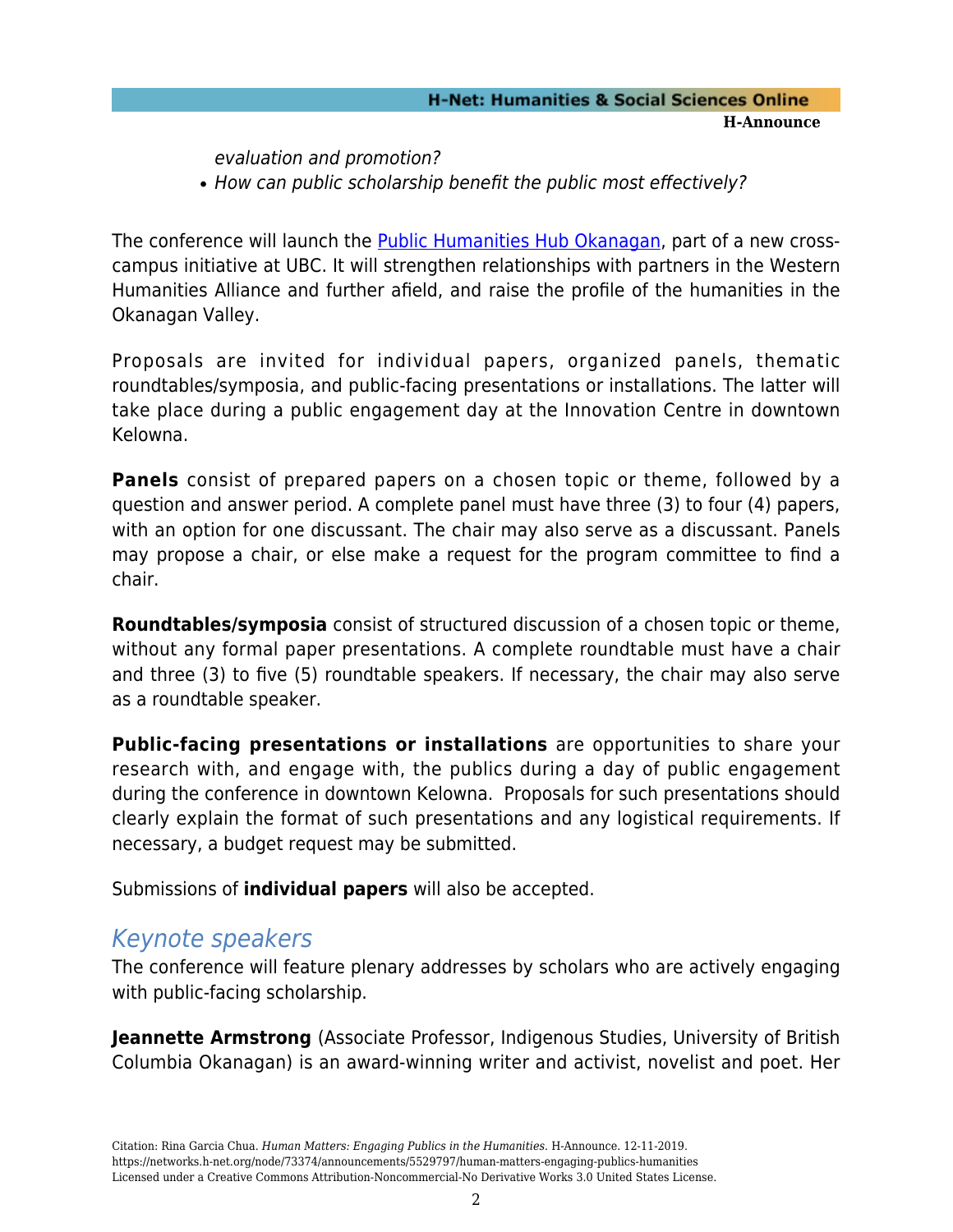#### **H-Net: Humanities & Social Sciences Online H-Announce**

writings have share the struggles of the Okanagan people with broad audiences.

**Colleen Derkatch** (Associate Professor, English, Ryerson University) focuses on how language motivates and shapes human activity. Applying this inquiry to health and medicine, she has analysed the use of language in scientific studies of alternative medicine, as well as the language of "wellness" and natural health.

**Nick Groom (**Professor, English, University of Macau) is an award-winning scholar whose interests include the connections between culture and the environment, British identity, Shakespeare, and Gothic literature. He is a regular contributor to television, radio, and literary festivals.

**Dale Jamieson** (Professor, Philosophy, New York University) is the author of Reason in a Dark Time: Why the Struggle to Stop Climate Change Failed--and What It Means For Our Future (Oxford, 2014), and most recently, Love in the Anthropocene (OR, 2015), a collection of short stories and essays written with the novelist, Bonnie Nadzam.

**Hannah McGregor** (Assistant Professor, Digital Humanities, Simon Fraser University) proposes that we can think of podcasting as a scholarly method that opens out new possibilities not just for the kinds of audience our work will reach but also for the nature of our work itself—and that it also has the potential to be a feminist method.

**Henry Yu** (Associate Professor, Asian Canadian and Asian Migration Studies: University of British Columbia Vancouver) is active in the collaborative effort to reimagine the history of Vancouver and of British Columbia through the lens of "Pacific Canada," a perspective that focuses on how migrants from Asia, Europe, and other parts of the Americas engaged with each other and with First Nations peoples historically.

### To submit:

Please upload the following to our conference website by January 15, 2020:

**Submission form and information**: [public-humanities.ok.ubc.ca/conference/](https://public-humanities.ok.ubc.ca/conference/)

*Roundtable* **--** submit roundtable name, abstract, list of participants and their positions, affiliation/s, and biographical statements (50 words each).

Citation: Rina Garcia Chua. *Human Matters: Engaging Publics in the Humanities*. H-Announce. 12-11-2019. https://networks.h-net.org/node/73374/announcements/5529797/human-matters-engaging-publics-humanities Licensed under a Creative Commons Attribution-Noncommercial-No Derivative Works 3.0 United States License.